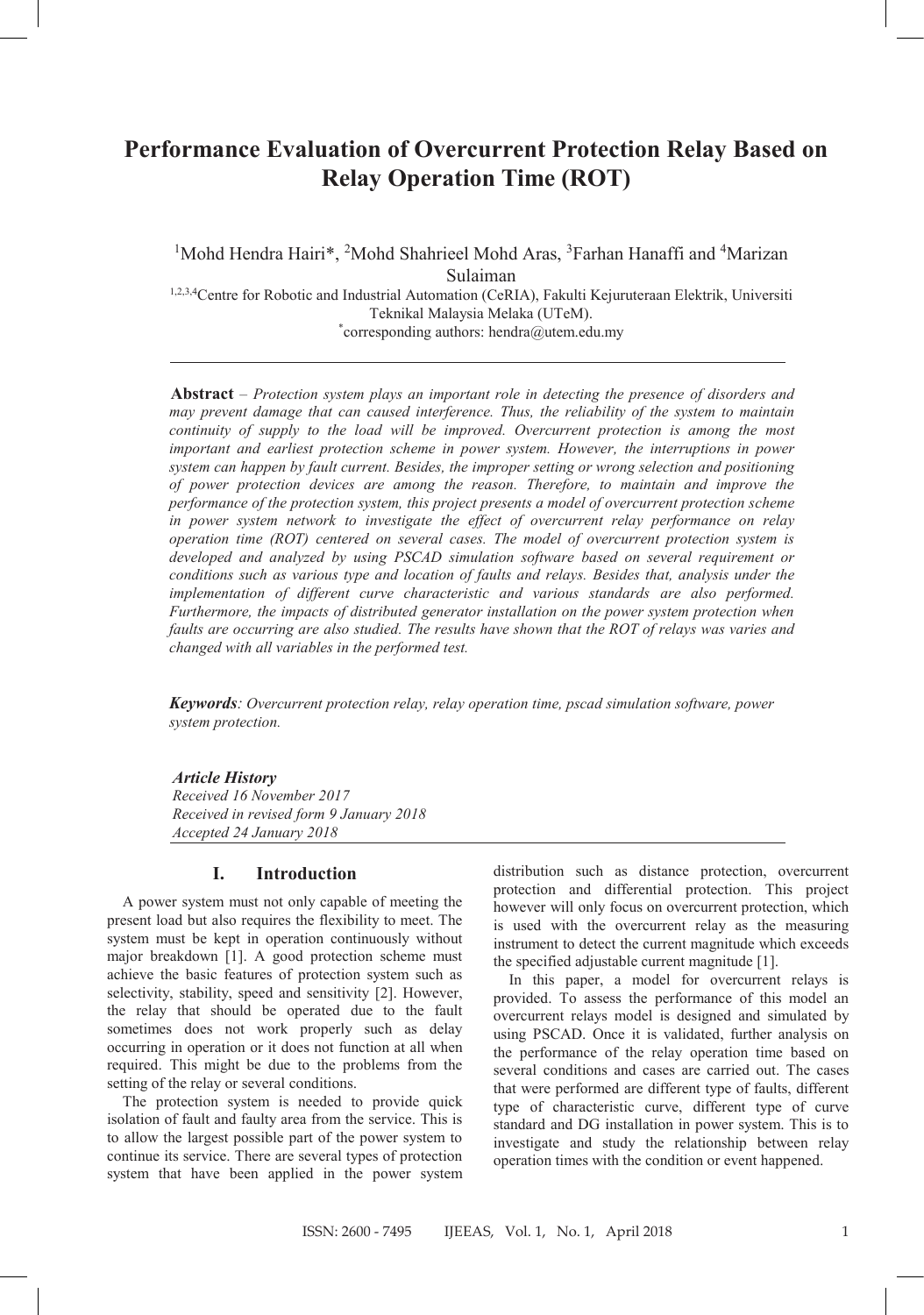The remainder of the paper is arranged as follows. Section II offers a literature review on overcurrent relays. Section III presents the details of the circuit modelled in PSCAD. Section IV focuses on simulation results. Finally in Section V, conclusions are drawn and future work is outlined.

# **II. Overcurrent Protection**

Overcurrent protection is a scheme that protective the devices or components in the power system from damage due to excessive current flow. The protection system detects the fault based on the fact that the fault current is obviously larger than the usual load current after the fault occurs. The overcurrent is divided into two subtypes which are instantaneous overcurrent and inverse-time overcurrent. The instantaneous overcurrent will operates instantaneously if the input current is larger than the setting value. For inverse-time overcurrent it is operate in the way which the operating time is inversely with the input current [2].

#### *A.Principle of Relay Operation*

There are a lot of different types of relays used in protective scheme. However, they are followed by the same logic pattern. Figure 1 shows the protective scheme logic chart. There are inputs, measurement, determination and output. The input will represent current, voltage, frequency or perhaps other value that exist in protective circuit at any instant in time. The relay measures these values and then determines the circuit operating condition whether it is within normal parameters or not. Under normal operating condition output is zero which it is set to open or close contact at rest. However, in any intolerable fault level, the relay will imposes operating signal value under control circuit usually in terms of DC volt. These tripping signals are then fed into one or more circuit breaker to cause them to open, so as to isolate the faulty part from the rest of unfaulty power system.



Fig. 1. Protective Scheme Logic Operation

#### *B.IDMT Overcurrent Relay*

Inverse definite minimum time (IDMT) relay has inverse time characteristic, where the relay operating time is inversely proportional to the fault current [3]. If the fault current is higher, the operating time of relay will be lesser [4]. It can be graded for a very large range of operating times and fault currents [5]. The characteristic of IDMT overcurrent relay is depends on the type of standards selected. It can be ANSI, IEEE and IEC or user defined. The overcurrent relay will then calculate the operation time corresponding to that particular characteristic curve [6]. Besides, there are two important principle of IDMT to understand which are inverse time and minimum time. Inverse time means when the current is increase the time will decrease where the operating time for relay is faster by increase in current. Definite minimum time means when the current is high the operation of relay is faster where for every protection relay has their own fixed time depend on time delay setting [7-9].

Inverse Definite Minimum Time (IDMT) is affected by the inverse proportional relationship between the operating time of the relay and the function of current. For overcurrent relay there are two adjustments which are plug setting and time dial setting. Plug setting determines the current at which the relay will start operate while time dial setting controls the relay's disc movement.



Fig. 2. Inverse Time Characteristic Curve.

The curve in Figure 2 display the relationship between operating current in terms of current setting multiplier along the x-axis and operating time in seconds along the y-axis. A current setting multiplier indicates the number of times the relay current is in excess of the current setting. The current setting multiplier is also referred to as plug setting multiplier (PSM) [10-11]. Thus,

$$
PSM = \frac{Primary Current}{Primary Setting Current} = \frac{Primary Current}{Relay Current Setting x CT. Ratio}
$$
 (1)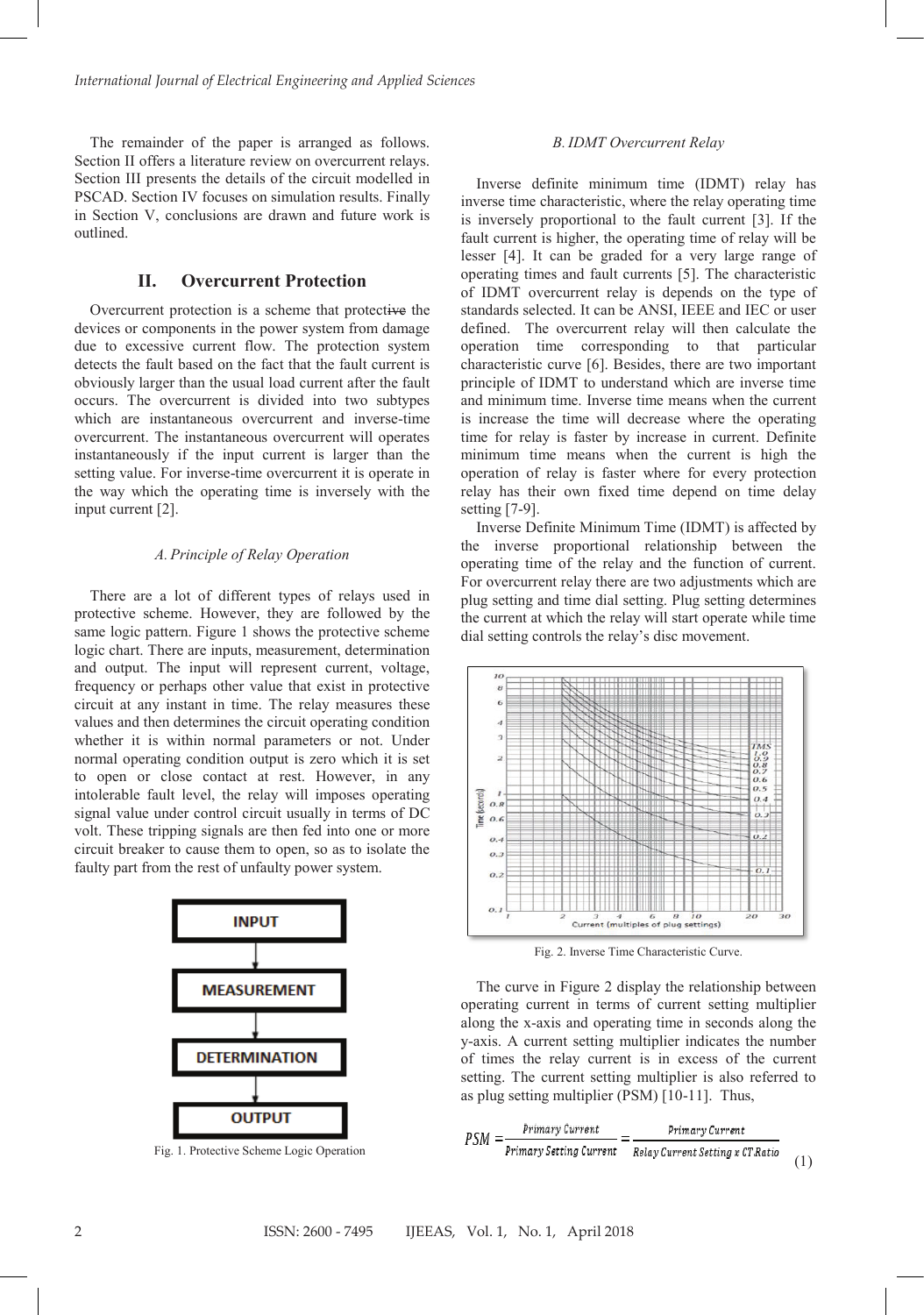This inverse time characteristic also can be shifted up or down by adjustment of the time-dial setting where by using the appropriate TDS settings, the grading of protection network system can be achieved where the range of TDS is normally form 0.1 to 1.0 [12]

The current or time tripping characteristics of IDMT relays can be varied according to the tripping time required and the characteristics of other protection devices used in the network [3]. For these purposes, IEC 60255 and IEEE C37.112 defines a number of standard characteristics as follows [13]:

- Standard Inverse (SI)
- Moderately Inverse (MI)
- Very Inverse (VI)
- Extremely Inverse (EI)
- Long Time Inverse (LTI)

#### **III. Mathematical Expression**

The characteristics of an IDMT overcurrent relay depend on the type of standard selected for the relay operation. These standards can be ANSI, IEEE, IEC or user defined. The relay will calculate the relay operating time based on the chosen standard characteristic curves and the parameters defined [10]. In accordance of IEC and IEEE/ANSI standard, the characteristics of IDMT relays are represent mathematically by the following equation:

$$
t = \frac{k\beta}{\left(\frac{l}{l_e}\right)^{\alpha} - 1} + L\tag{2}
$$

- $t =$  relay operating time in seconds
- $k =$  time multiplier setting
- $I =$  fault current level in secondary amps
- Is= pick-up current selected
- $L = constant$
- α, β and L for various standard overcurrent relay types manufactured under ANSI/IEEE and IEC standard.

The constants  $\alpha$  and  $\beta$  determine the slope of the relay characteristics. The values of α and β and L for various standard overcurrent relay types manufactures under ANSI/IEEE and IEC standards are given as in Table 1.

TABLE I ANSI/IEEE AND IEC CONSTANT FOR STANDARD OVERCURRENT RELAYS

|                          | O I LINCOINILITTI INLETTI O |      |        |        |
|--------------------------|-----------------------------|------|--------|--------|
| Curve Description        | Standard                    | α    | В      | I.     |
| Moderately Inverse       | <b>IEEE</b>                 | 0.02 | 0.0515 | 0.114  |
| Very Inverse             | IEEE                        | 2.0  | 19.61  | 0.491  |
| <b>Extremely Inverse</b> | <b>IEEE</b>                 | 2.0  | 28.2   | 0.1217 |
| Inverse                  | CO <sub>8</sub>             | 2.0  | 595    | 0.18   |
| Short-time Inverse       | CO2                         | 0.02 | 0.0239 | 0      |
| Standard Inverse         | IEC.                        | 0.02 | 0.14   | 0      |
| Very Inverse             | IEC.                        | 1.0  | 13.5   | 0      |
| Extremely Inverse        | IEC                         | 2.0  | 80.0   | 0      |
| Long-time Inverse        | UK                          | 1.0  | 1.20   | 0      |

# **IV. Model in PSCAD**

For circuit analysis, only certain part from overall system will be study in details. Figure 3 shows the circuit model for analysis designed in PSCAD software while Figure 4 shows the circuit model in single-line diagram view. The circuit was used to investigate the performance of overcurrent relay when subjected to faults, characteristic curve, curve standard and DG installation. The major components and parameters of the model are:

- Three phase voltage source, 50Hz, 132kV phase voltage.
- Three phase fault block to introduce single-phaseto- ground, double-phase-to-ground and threephase-to-ground faults.
- Three phase load.
- Duration of simulation time  $= 10s$ 
	- Time to apply fault  $= 1$  s

The load in circuit model is supplied with 132kV from the grid through the transformers of 132/33kV and 33/1kV at both feeders. In normal condition, the distributed generator (DG) is not in service. The DG was only operated for the study on effect of DG installation to the performance of relay operation time. In the circuit model, the faults were applied at  $t=1$  sec. The analysis was made based on relay operation time study. There are four cases were studied which are various type of faults, different type of relay curve characteristic, different of curve standard and impact of DG installation. All data were recorded and discussed.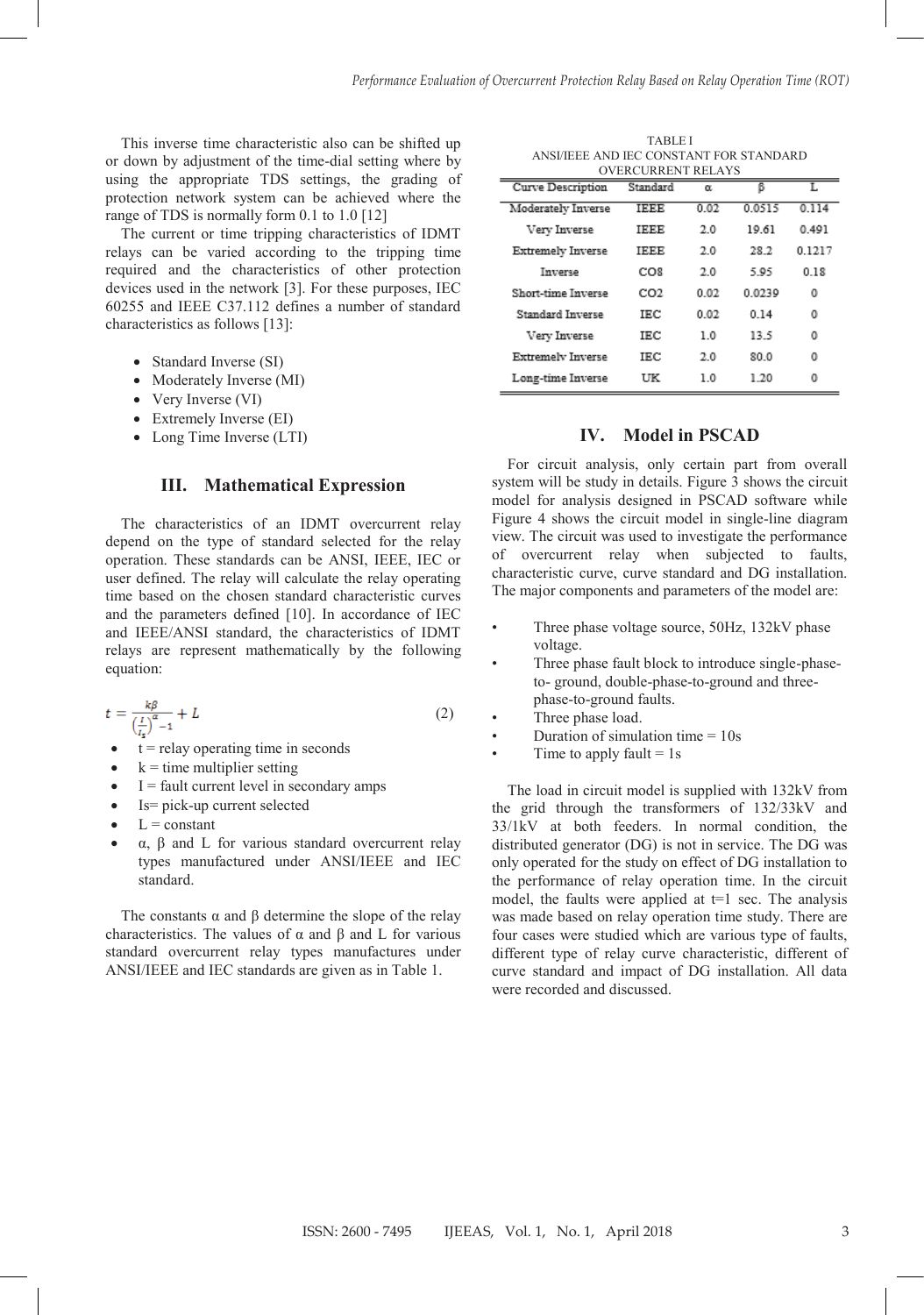

Fig. 3. Software Model Developed In PSCAD.



Fig. 4. Single Line Diagram Model.

To guarantee a reliable, fast and safe operation of overcurrent relay. The overcurrent relays setting such as time dial setting, pickup value, and curve characteristic should be choose carefully. Otherwise, the relay will not properly functioning (not tripping) or gives the wrong tripping command. The pickup current of the relays are varies which depends on their rated current. The pickup current setting of overcurrent relay is generally ranged from 50% to 200%. For this project the pickup current for overcurrent relay setting is 70% was chosen, therefore the current pickup is at 0.7 x rated current, as shown in Table 2.

TABLE 2 (a) PICKUP CURRENT FOR NORMAL CIRCUIT, (b) PICKUP CURRENT FOR CIRCUIT WITH DG.

|       | Rated   | Pickup  |                | Rated   | Pitkup  |
|-------|---------|---------|----------------|---------|---------|
| Relav | Current | Current | Relay          | Current | Current |
|       | (KA)    | (kA)    |                | (kA)    | (LA)    |
| Rl    | 0.278   | 0.49    | Rl             | 0.141   | 0.25    |
| R2    | 1.118   | 1.96    | R2             | 0.558   | 0.98    |
| R3    | 0.263   | 0.46    | R3             | 0.681   | 1.2     |
| R4    | 0.751   | 131     | R <sub>4</sub> | 2.063   | 3.61    |
| R5    | 0.525   | 0.92    | R5             | 0.53    | 0.03    |
| R6    | 1.540   | 2.71    | R6             | 1.540   | 2.76    |
| R7    | 0.387   | 0.68    | R7             | 0.418   | 0.73    |
| RR    | 0.774   | 135     | Rß             | 0.79    | 130     |
|       | a       |         |                |         |         |

Table 2 shows the tables of pickup current for two different conditions. Table (a) shows the pickup current setting for normal circuit whereas Table (b) shows the pickup current for circuit with installed DG. The pickup current settings for both conditions are different due to different in rated current. In normal circuit the rated current was contribute by grid supply only, while the rated current with DG installation were contributed by both supply sources of DG and grid.

## **V. Protection System Evaluations**

In this part will be discussed on the result of the project. As stated before, the objective of this project is to investigate the performance of protection system based on relay time operation (ROT). Several situations and conditions were performed in order to study the IDMT overcurrent relay performance. The relay and protection scheme performances were studied based on several cases which are various type of faults, various IDMT relay curve characteristic, different of IEC 60255 and IEEE C37.112 curve's standard and impact of distributed generation (DG) installation in power system.

#### *A.Various type of fault*

Various types of faults are one of the ways to study the performance of protection scheme. In this project various types and locations of fault were applied to the circuit to study the performance of protection scheme based on relay operation time (ROT). The results were recorded for standard inverse characteristic curve of IEC 60255. IEC 60255 is a common standard used by most of utility company in Malaysia. The fault is given in several location such as grid, transformer 2, transformer 3 and load 1 as shown in Figure 4 where each fault given are single-phase-to-ground, double-phase-to-ground and three-phase-to-ground.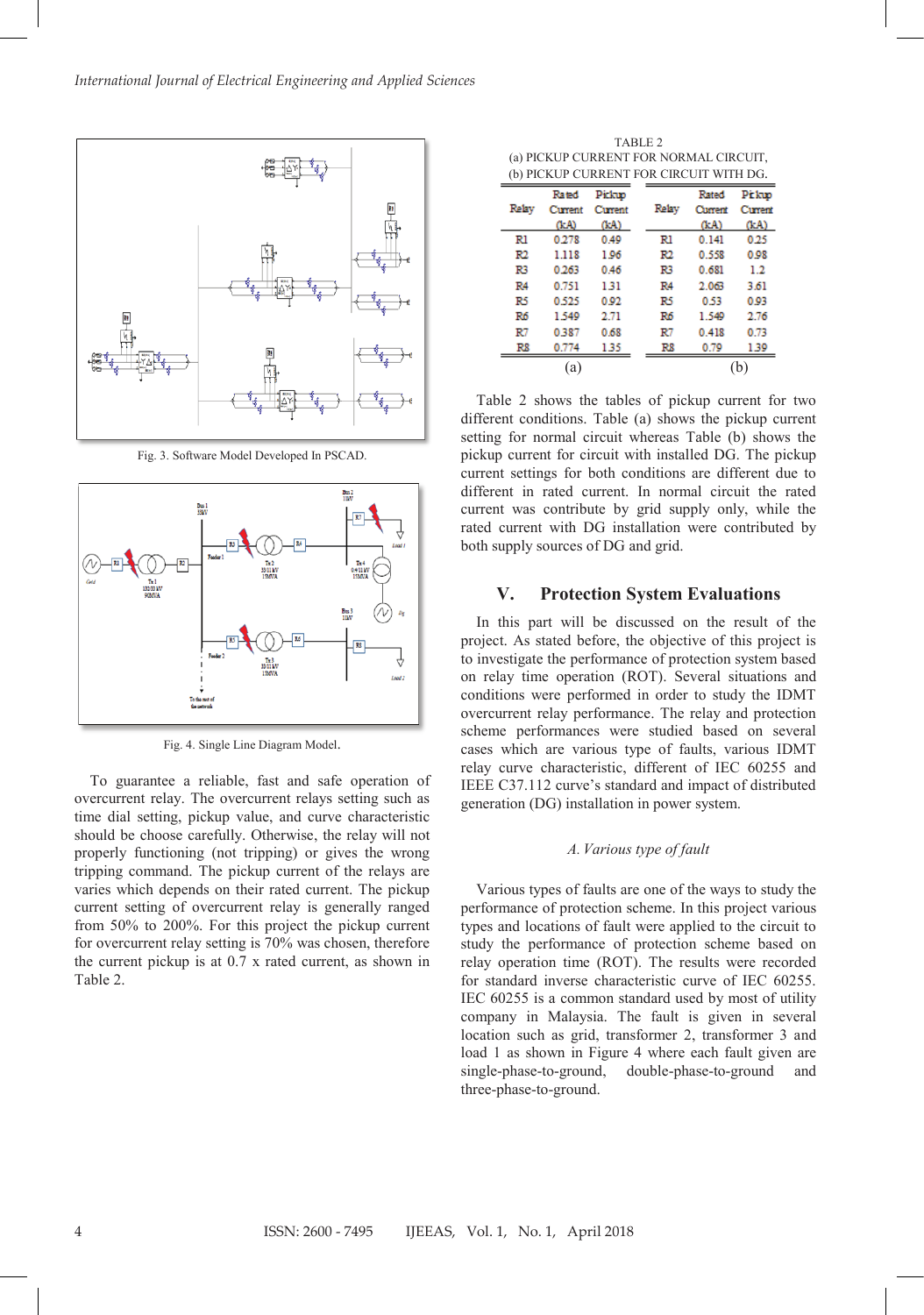| TABLE 3                                    |                                               |        |        |       |  |
|--------------------------------------------|-----------------------------------------------|--------|--------|-------|--|
|                                            | COMPARISON OF THE RESULTS FROM PROPOSED RELAY |        |        |       |  |
| MODEL VARIOUS TYPE AND LOCATION OF FAULTS. |                                               |        |        |       |  |
|                                            | Time                                          | Single | Double | Three |  |
| Fault Location                             | (sec)                                         | Phase  | Phase  | Phase |  |
|                                            | Operating                                     | 0.156  | 0156   | 0156  |  |

| Grid          | Trip      | 1.156 | 1.156 | 1.156 |
|---------------|-----------|-------|-------|-------|
|               | Operating | NO    | 0.328 | 0.328 |
| Transformer 2 | Trip      | NO    | 1.328 | 1.328 |
|               | Operating | NO    | 0.328 | 0.327 |
| Transformer 3 | Trip      | NO    | 1328  | 1.327 |
|               | Operating | NO.   | 0.268 | 0.161 |
| Load          | Trip      | NO    | 3.268 | 3.161 |
|               |           |       |       |       |

Based on Table 3, the relays will be functioning faster Based on Table 3, the relays will be functioning faster when the fault is applied for TPG followed by DLG and SLG. The recorded relay operating time shows that when SLG. The recorded relay operating time shows that when fault is given at load side, the three phase to ground fault fault is given at load side, the three phase to ground fault gives fastest relay operating time (t=0.161s) compare to gives fastest relay operating time (t=0.161s) compare to when double phase to ground fault were applied (t=0.268s). Besides, the relays also operated based on (t=0.268s). Besides, the relays also operated based on location of fault applied, if fault occurred before relay, location of fault applied, if fault occurred before relay, the relay will not operate since the recorded current will the relay will not operate since the recorded current will be smaller  $(I \sim 0A)$  compare to pick up current. Besides, the relay will operate faster when the fault point is near to the relay will operate faster when the fault point is near to the relay which the higher the fault current magnitude the the relay which the higher the fault current magnitude the faster the relay operates. faster the relay operates.

However, some relays are shown only small significant However, some relays are shown only small significant of different in ROT. Moreover, the result also shows that the same pattern of not-operate (NO) when SLG fault the same pattern of not-operate (NO) when SLG fault were given at transformer 2 and transformer 3. This event were given at transformer 2 and transformer 3. This event were happened due to the type of transformer winding in were happened due to the type of transformer winding in the circuit where both start (secondary of Transformer 1) the circuit where both start (secondary of Transformer 1) and end (primary of transformer 2 and 3) of the and end (primary of transformer 2 and 3) of the transformer winding is delta type winding. One of the transformer winding is delta type winding. One of the disadvantages of delta-delta winding transformer where disadvantages of delta-delta winding transformer where the transformer does not have neutral or common the transformer does not have neutral or common connection where core will be equal to the full line connection where core will be equal to the full line voltage in case of earth fault at one phase. Besides, the voltage in case of earth fault at one phase. Besides, the smaller difference of fault current to relay pick-up current smaller difference of fault current to relay pick-up current was detected at load side. Therefore, the one phase fault was detected at load side. Therefore, the one phase fault given will not operate the relay. given will not operate the relay.

## *B.Comparison between IDMT Curve Characteristic B.Comparison between IDMT Curve Characteristic*

There are a hundred type of protection standard There are a hundred type of protection standard practice in the world. Among of them are IEEE C37.112 practice in the world. Among of them are IEEE C37.112 and IEC 60255. IEEE C37.112 is a standard for relay and IEC 60255. IEEE C37.112 is a standard for relay characteristic curve which mainly used in North America. characteristic curve which mainly used in North America. IEC 60255 is a standard that are famously used in most of IEC 60255 is a standard that are famously used in most of Europe countries. IEC 60255 shares the similarities in Europe countries. IEC 60255 shares the similarities in many ways with British Standard. In Malaysia most of many ways with British Standard. In Malaysia most of the standard follows the British Standard or IEC the standard follows the British Standard or IEC Standard. For utility company such as Tenaga Nasional Standard. For utility company such as Tenaga Nasional Berhad (TNB), the IEC 60255 Standard is used in Berhad (TNB), the IEC 60255 Standard is used in practice for the protection system [3]. practice for the protection system [3].

TABLE 4 TABLE 4 COMPARISON OF THE RESULTS FROM PROPOSED RELAY COMPARISON OF THE RESULTS FROM PROPOSED RELAY MODEL VARIOUS TYPE OF RELAY CHARACTERISTIC CURVE MODEL VARIOUS TYPE OF RELAY CHARACTERISTIC CURVE

| Curve                      | Standard | Very    | Extremely |
|----------------------------|----------|---------|-----------|
| Time (sec)                 | Inverse  | Inverse | Inverse   |
| Operating Time (s)         | 0.328    | 0.183   | 0.104     |
| Ideal Operating Time (s)   | 0 268    | 0115    | 0.050     |
| Trip Signal Time (s)       | 1.328    | 1.183   | 1.104     |
| Ideal Trip Signal Time (s) | 1.268    | 1.115   | 1.050     |
| Percentage Error (%)       | 6        | 6.8     | 54        |

Trip signal time = time at which fault is applied + Operating time

Table 4 shows the comparison of relay model between Table 4 shows the comparison of relay model between all of the three types of curve characteristic. The result is all of the three types of curve characteristic. The result is based on the Relay 1 (R1) when three-phase-to-ground based on the Relay 1 (R1) when three-phase-to-ground fault at transformer 2. The result shows that the fastest fault at transformer 2. The result shows that the fastest ROT of R1 is for the curve characteristic of extremely ROT of R1 is for the curve characteristic of extremely inverse which is 0.104s followed with 0.183s and 0.328s inverse which is 0.104s followed with 0.183s and 0.328s for very inverse and standard inverse respectively. The for very inverse and standard inverse respectively. The table also shows the comparison between ROT from table also shows the comparison between ROT from simulation and ideal ROT based on calculation by using simulation and ideal ROT based on calculation by using formula [2.2]. The result from simulation is a bit different formula [2.2]. The result from simulation is a bit different from the ideal calculation where the percentage different from the ideal calculation where the percentage different for the standard inverse is 6%, while the very inverse having 6.8% different and extremely inverse has the having 6.8% different and extremely inverse has the smallest percentage different of 5.4%. smallest percentage different of 5.4%.

# *C.Comparison of IEC 60255 & IEEE C37.112 Curve C.Comparison of IEC 60255 & IEEE C37.112 Curve Standard. Standard.*

The comparison were made between two different The comparison were made between two different types of relay curve standard which are IEC 60255 and types of relay curve standard which are IEC 60255 and IEEE C37.112 curve standard of extremely inverse curve IEEE C37.112 curve standard of extremely inverse curve as shown in Table 5. Based on the table, the practice of as shown in Table 5. Based on the table, the practice of IEEE C37.112 Standard for the relay protection will IEEE C37.112 Standard for the relay protection will result in the fastest (ROT) compare to when the IEC 60255 Standard is used. The difference is obviously 60255 Standard is used. The difference is obviously shown for recorded relay operation when fault is given at transformer 3 is 0.05s for IEEE Standard compared to transformer 3 is 0.05s for IEEE Standard compared to IEC Standard which is 0.103s. IEC Standard which is 0.103s.

The different between these two standards is due to the The different between these two standards is due to the different curve characteristics. Even though, the different curve characteristics. Even though, the characteristic curve is the same for both standard which is characteristic curve is the same for both standard which is extremely inverse curve with sharing the same equation (2.2), but the characteristic of the curve is differ from one (2.2), but the characteristic of the curve is differ from one another. In real application of power system, North another. In real application of power system, North America region have small voltage compare to European America region have small voltage compare to European region where to supply the same power, the voltage for North America region is 120V while the European region North America region is 120V while the European region is 240V. Therefore, the lower the value of voltage, the is 240V. Therefore, the lower the value of voltage, the higher the amount of current. When fault is occurred at higher the amount of current. When fault is occurred at power line of North America region, it will results such power line of North America region, it will results such high value of current compare to European region. That high value of current compare to European region. That is why the relay constant for IEEE C37.112 Standard is why the relay constant for IEEE C37.112 Standard needs to be more sensitive in time operating if compared needs to be more sensitive in time operating if compared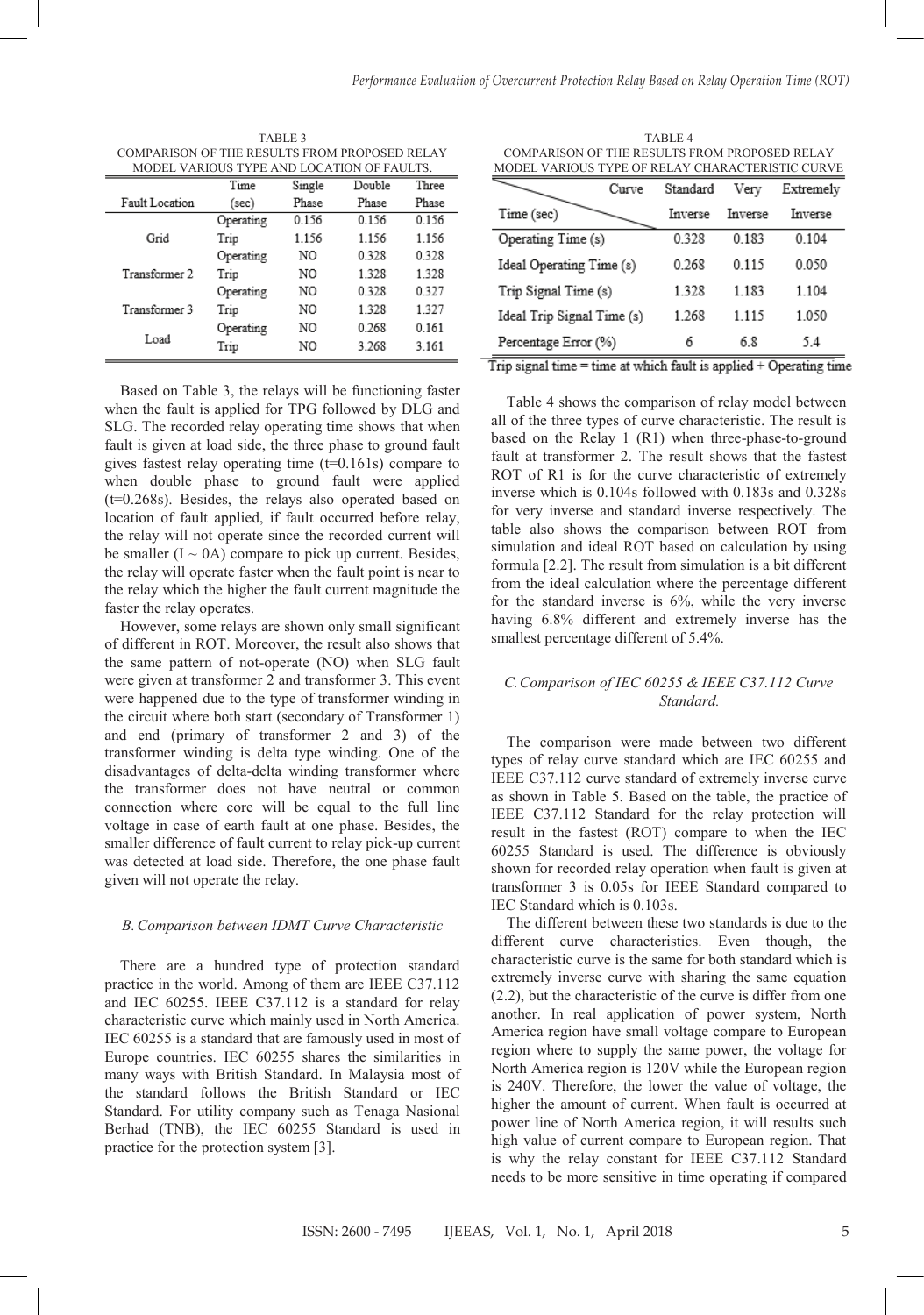to relay with IEC 6022 Standard. Besides, the flexibility of the setting for phase over current (51) protections should be appreciated.

TABLE 5 COMPARISON OF THE RESULTS FROM PROPOSED RELAY MODEL IEC 60255 VS IEEE C37.112

|                | Time      | <b>IEEE</b> | IEC   |
|----------------|-----------|-------------|-------|
| Fault Location | (sec)     | C37.112     | 60255 |
|                | Operating | 0.015       | 0.006 |
| Grid           | Trip      | 1.015       | 1.006 |
|                | Operating | 0.049       | 0.104 |
| Transformer 2  | Trip      | 1.049       | 1.104 |
|                | Operating | 0.05        | 0.103 |
| Transformer 3  | Trip      | 1.05        | 1.103 |
| Load           | Operating | 0.09        | NO    |
|                | Trip      | 4.09        | NO    |

#### *D.Relay Operation with DG and without DG Installation*

This part is to examine on how the installation of distributed generation (DG) effect to the relay operation time. The installation of DG commonly offers several compelling advantages but in certain circumstances the presence of DG in power system will lead to the protection problem. One of the obvious conditions is when there is no longer single direction power flow commonly from upstream generator or grid supply. With multiple sources, reverse power flow from DG unit also happened, this event will affect the coordination and operation of the standard overcurrent protection scheme [13-16].

TABLE 6 COMPARISON OF THE RESULT FROM PROPOSED RELAY MODEL WITH DG VS WITHOUT DG

|                | Time      |         | Without | Percentage    |
|----------------|-----------|---------|---------|---------------|
| Fault Location | (sec)     | With DG | DG      | Different (%) |
|                | Operating | 0.134   | 0.156   | 15            |
| Grid           | Trip      | 1.134   | 1.156   |               |
|                | Operating | 0.249   | 0.328   | 27            |
| Transformer 2  | Trip      | 1 2 4 9 | 1.328   |               |
|                | Operating | 0 2 4 7 | 0.327   | 28            |
| Transformer 3  | Trip      | 1.247   | 1.327   |               |
| Load           | Operating | 0.710   | 2.161   | 101           |
|                | Trip      | 1.710   | 3.161   |               |

Trip signal time = time at which fault is applied + Operating time

Table 6, it can be seen that when the DG was inservice and fault was given at load 1, the ROT of Relay 1 (R1) is 1.71s if compared to R1 when DG is out-ofservice which the ROT recorded is 3.161s. This relay behavior is shown by other relays too where the relay operation is faster after DG installation. Moreover, the false tripping or sympathetic tripping is happened when fault were applied at transformer 2, transformer 3, and grid side. Besides, the result shows the comparison of percentage different of ROT before and after distributed generator (DG) installation. The result calculated is based on Relay 1 (R1). As discuss before, the ROT for the relay in a system with DG is much faster compare to relay in a normal system. Furthermore, based on the table, the percentage different is increase from generator to the load, from 15% to 101%. The differences shows that the farthest the fault location from grid the higher the percentage different of ROT. This situation happened due to the combination of current to the fault point. When fault occurred at the grid, the grid is near to the fault point, therefore the contribution from the grid to the fault is higher compare to when the fault happened at load side where the contribution of the grid to the fault point is low due to the distance of the fault point, compare to the contribution from DG result in slow operating time. Besides, the current recorded is higher when fault at grid which is 40.97kA compare to 1.039kA in normal circuit where the network is absent of DG. This phenomena also result in faster operation of relay when DG units were installed.

### **VI. Conclusion**

By using PSCAD software, the testing of the software model is done. There are four test have been done which are various type of fault, different type of IDMT curve characteristic, implementation on different standard of curve and lastly installation of single-DG to the power system. Each of the cases were studied and discussed as in previous chapter. The curve characteristic study is based on IEC 60255 which are standard inverse, very inverse and extremely inverse. Whereas, for the curve standards, IEC 60255 and IEEE C37.112 were compared. It can be concluded that, the ROT of relays were varies and changed with all variables in the performed test. The relay operation time is faster when three phases to ground fault, EI curve characteristic curve, IEEE C37.112 Standard and DG installation were implemented for each of the cases respectively. The failure of relay operation will interfere with the continuity of supply to the load and decrease the reliability of protection system. In order to make the protection system safer, reliable and faster operation of overcurrent relay, the coordination of the proposed overcurrent relay model in the power system protection scheme should take into account; this will be reported in a future publication.